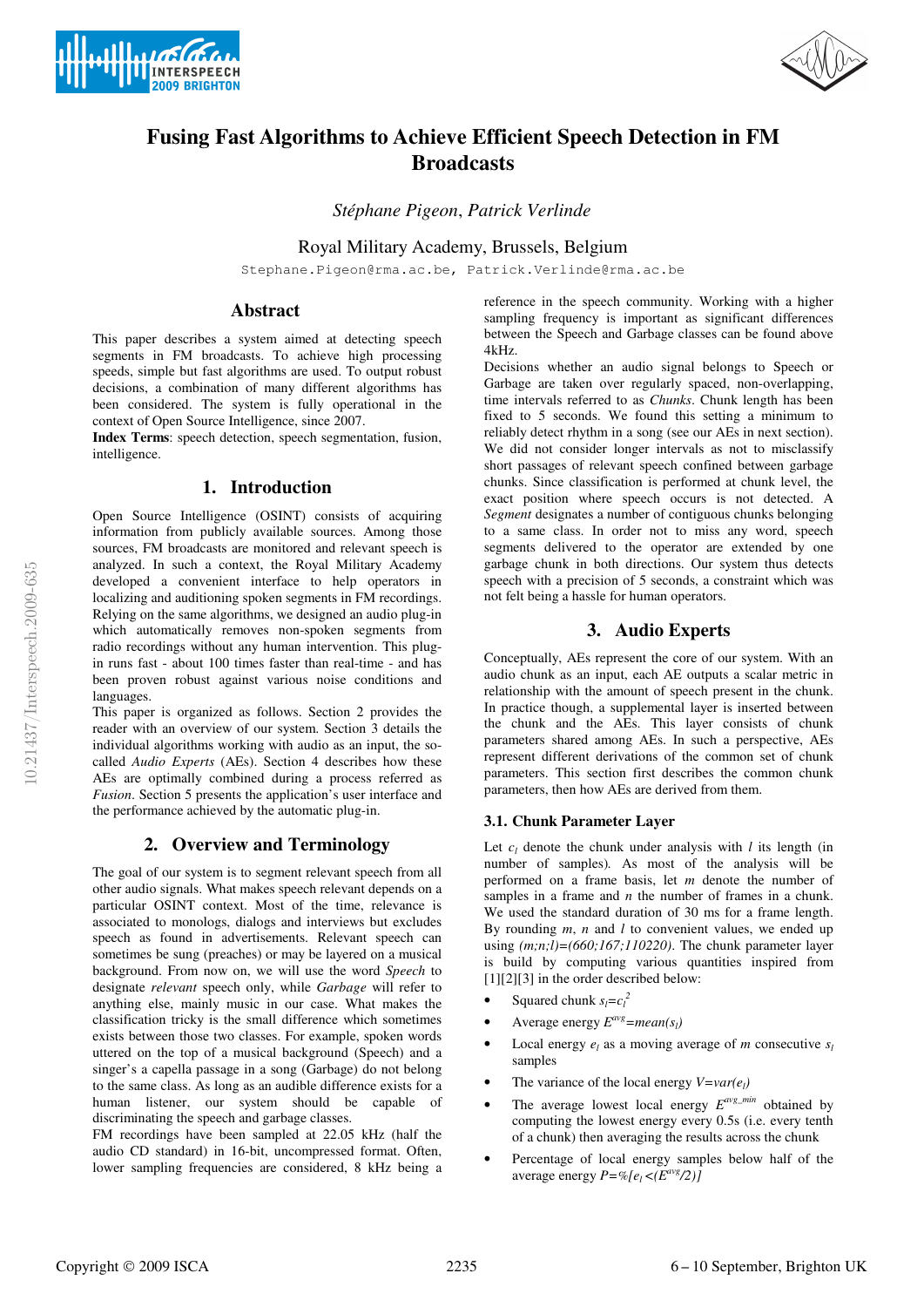- The 5 most energetic frames are isolated from  $c_l$  by looking for maxima in  $e_l$ . These frames will be referred to as *Top5* frames. By restricting subsequent processing to those frames, a factor 30 in speed increase is achieved.
- Strength of the fundamental frequency  $f_0$  in the human range, denoted as  $S_f$ . For every Top5 frame, we isolate the maximum value taken by the frame's autocorrelation between 75 Hz and 350 Hz.  $S_{f0}$  is obtained by averaging those 5 values.
- Bass content below human range, *B*. The ratio between the energy below human voice frequency range (below 100 Hz) and the energy found in the voice band (between 200Hz and 4000 Hz) is computed for each Top5 frame. B is obtained as an average over those 5 frames.
- Attack density,  $\delta$ . By subtracting each chunk sample with its neighbor then taking the absolute value of those differences, we construct  $\Delta_{(l-1)}$  the delta chunk vector. The attack density is computed as the percentage of delta chunk samples greater than twice their average.
- Rhythm strength, *R*. The computation of the rhythmic strength is in a way similar to the computation of  $S_{f0}$  but performed in the much lower frequency domain and over a longer period of time. By introducing a delay of a chunk in the processing chain, the previous, the current and the next local energy vectors  $e_l$  are concatenated then down-sampled by a factor *m*. The resulting samples are differentiated to put emphasis on sound attacks where rhythm occurs. Given the median filter used to derive local energies, the best transient detection is achieved with a delta of 2 (each sample is subtracted from the sample next to its neighbor). Finally, the autocorrelation of the resulting signal is computed and *R* is given as its maximum found between 5 and 120 bpm (beats-perminute).

#### **3.2. Audio Experts**

From the previous measurements, eight AEs are derived. These have been categorized in three families: energy-based, frequency-based and time-based experts.

*3.2.1. Energy-based AEs* 

- $AE_1 = E^{avg}$
- $AE_2 = V$
- $AE_3 = P$
- $AE_4 = E^{avg\_min}/E^{avg}$

Our first expert  $AE<sub>I</sub>$  simply outputs the average energy over a chunk. The average energy is however hardly found as a discriminative criterion in the literature. The reason why is obvious. Speech can be loud or quiet, and so does garbage too. In such a context, loudness on its own - or the average chunk energy here - cannot offer any discriminative power. In the scope of our particular application however, loudness turned to be much more effective than expected, as will be explained now. Offering a "signature" sound is of importance for a radio station: not only to be identified from other broadcasters, but to tune in with its targeted audience. This distinctive sound is achieved by using various audio processors at the end of the audio path and compressors in particular. By reducing the dynamic range, compressors help

making loudness uniform across different programs, different songs or between a speaker's voice and music. Initially compressors were mostly used as specialized automatic gain controllers (AGC). With the advent of multi-band compressors and the inclusion of sound parameters that go beyond simple AGC, present-day compressors literally "sculpt" the sound of a radio channel : making it perceptually louder than the next station and more aggressive, or - at the opposite - relaxing and airy. The leveling carried out automatically and consistently by compressors, helps a lot to turn speech segments into a perceptually even ensemble, and music into another. This is the reason why an average energy can become a discriminative parameter. In general, garbage chunks exhibit a greater energy than speech. But sometimes, the opposite occurs as in the case of news-oriented stations, where one wants the voice of the speaker to call for attention and the musical interludes to sit in the background. Three important constraints have to be fulfilled when using *AE<sup>1</sup>* as an expert. First, as average speech and garbage levels are radio-dependent, radio stations have to be individually trained. Second, training should be performed over a long period of time if one wants to achieve optimal results (a day minimum, one week best) : the difference induced by a given compressor on the speech and garbage classes can only be extracted from a large amount of varied voiced and music material. Last but not least, recording levels should be fixed once for all. Any small discrepancy in the recording levels between training and operation phases may severely bias the performance of *AE<sup>1</sup>* .

Our second expert  $AE_2$  refers to the variability of the local energy in a chunk. This variability differs from speech and garbage chunks and the amount of difference depends again on a station's audio path settings. Therefore - for this criterion to offer a discriminative power - the same considerations as for  $AE<sub>1</sub>$  apply (the individual trainings and the fixed recording levels).

Our third expert  $AE_3$  is related to the amount of micro-gaps in the signal. Unlike our first two experts, this criterion is commonly found in speech segmentation literature and indeed works extremely well with clean recordings. Due to its intrinsic nature, speech contains a lot of breaks in the sound : one may intuitively think of the speaker breathing, but it actually relates to those imperceptible but measurable microgaps intrinsically derived from speech articulation (think about producing a plosive without any break in sound right before). These gaps are typically 30ms long and do not exist in music material since as with the number of instruments playing, a musical signal tends to be represented by an uninterrupted flow. *AE3* thus exhibits much higher values for speech than for garbage chunks.

*AE4* compares the average energy of the lowest energetic frames, with the average energy over a chunk. This information complements *AE<sup>3</sup>* which only provides information about the number of low energetic frames in a chunk, not their actual level.

#### *3.2.2. Frequency-based AEs*

- $AE_5 = S_{f0}$
- $AE_6 = B$

*AE5* relates to the fundamental frequency strength in the human voice frequency range. This expert thus takes higher values for speech, but for music too when the bass plays in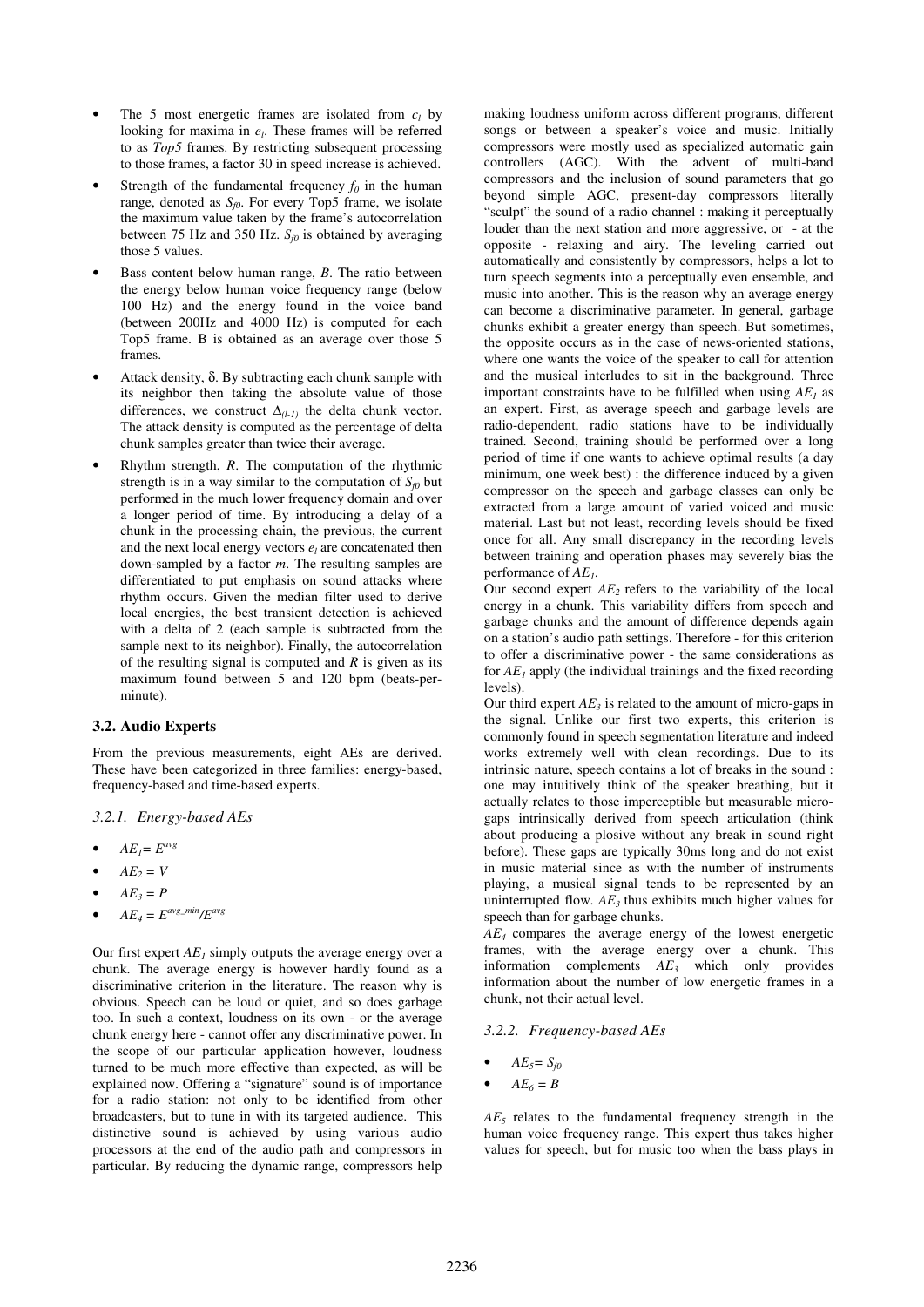the lower vocal frequency range. Still, *AE<sup>5</sup>* is discriminative as when it gets a low value, speech can be excluded.

*AE6* compares the frequency content below human range with the energy found in the human voice band. Unlike phonequality material, music as broadcasted through FM exhibits a stronger low end as compared to voice.

*3.2.3. Time-based AEs* 

- $AE_7 = \delta$
- $AE_8 = R$

Music is characterized by the presence of a rhythm, often accentuated by percussive instruments. *AE7* relates to this percussiveness while *AE8* measures the strength of the rhythm when present.  $AE_8$  is possibly the most interesting expert in our application, as it is the only one to catch the difference between a speaking and a singing voice : the singer sticks to a given musical tempo and note quantization, not a speaker.

#### **4. Fusion**

Each expert thus assigns a single metric to each chunk. Some experts will associate higher metrics to speech chunks, others will do the opposite. This discrepancy is not important, only consistency matters. Fusion refers to the process of aggregating these individual metrics into a robust score. To learn each expert's behavior, performance and reliability, this fusion process has to undergo a training phase first. Only then, the algorithm will be able to optimally combine the different metrics in operational conditions. Linear Discriminant Analysis (LDA) [4] has been selected as a fusion algorithm.

#### **4.1. Linear Discriminant Analysis**

Let  $z = [z_1 \, z_2 \, \dots \, z_N]$  denote the metric vector obtained by concatenating all individual expert metrics  $z_i$  given on a particular chunk, *i=1..N* with *N* being the total number of experts available. Let  $T(z|c)$  denote the metric distribution conditionally to the chunk class *c={s(peech),g(arbage)}*. To optimally determine whether a chunk is speech or garbage, we use the likelihood ratio:

$$
\frac{T(z|s)}{T(z|g)}
$$
 (1)

The chunk will be classified as speech when this ratio gets higher than a given threshold. *T(z|s)* and *T(z|g)* are unknowns. A common hypothesis consists in approximating these distributions by Gaussians

$$
f_C(z) = (2\pi)^{-N/2} \exp\left\{-\frac{1}{2}(z - \mu_C)^\prime \Sigma^{-1} (z - \mu_C)\right\}
$$
 (2)

where  $\mu_c$  represents the average expert metric vector within a given class *c* and  $\Sigma$  the covariance matrix between experts.  $\mu_s$ ,  $\mu_{\varphi}$  and  $\Sigma$  can be estimated from the metrics obtained during training time. Let  $x$  denote the  $n<sub>s</sub>$  metric vectors related to the speech training chunks and  $y$  the  $n_g$  metric vectors related to the garbage chunks.

$$
\hat{\mu}_s = \sum_{q=1}^{n_s} x_q / n_s \tag{3}
$$

$$
\hat{\mu}_g = \sum_{q=1}^{n_g} y_q / n_g \tag{4}
$$

$$
\hat{\Sigma}_s = \sum_{q=1}^{n_s} (\gamma_q - \hat{\mu}_s)(\gamma_q - \hat{\mu}_s)' / (n_s - 1)
$$
\n(5)

$$
\hat{\Sigma}_g = \sum_{q=1}^{n_g} (y_q - \hat{\mu}_g)(y_q - \hat{\mu}_g)'/(n_g - 1)
$$
\n(6)

$$
\hat{\Sigma} = \left[ (n_s - 1)\hat{\Sigma}_s + (n_g - 1)\hat{\Sigma}_g \right] / (n_s + n_g - 2) \tag{7}
$$

By substituting equations  $(2)$  to  $(7)$  into equation  $(1)$ , one obtains the linear discriminant function:

$$
D_L(z) = (z - \frac{1}{2}(\hat{\mu}_s + \hat{\mu}_g))'\hat{\Sigma}^{-1}(\hat{\mu}_s - \hat{\mu}_g)
$$
(8)

The value of this discriminant function is computed for every chunk belonging to the training set. Then, one sets a threshold which best separates speech and garbage classes. The classification of a test segment is obtained by comparing  $D<sub>L</sub>(z)$  with the threshold found earlier and it will be associated with the speech class, when it falls above.

#### **4.2. Performance**

In such a binary classification problem, two kinds of errors may occur: rejecting speech chunks (i.e. classifying speech as garbage) and accepting garbage chunks inside speech segments. Those errors are commonly referred as *False Rejection* (FR) and *False Acceptance* (FA) respectively. The tradeoff between those two types of errors directly relates to the value of the acceptance threshold applied to equation (8). By continuously varying this threshold, one generates a curve in FA/FR space which represents the overall performance of the system in terms of possible FA/FR tradeoffs. The *Equal Error Rate* (EER) refers to the operating point where FA=FR  $(=EER)$ .

To rate our algorithm performance, we used a major commercial radio station, recorded from six o' clock in the morning till midnight, for two consecutive weekdays (2x18h, 22.05kHz, 16-bit, monaural). Day one was used as a training set, day two as a test set. These two sets have been manually cleaned from all audio segments which couldn't be clearly labeled either as speech or garbage: think of spoken advertisements which may be considered as speech soundwise, but garbage if one considers their contents and our application in mind. After the cleaning up, we came up with the speech and garbage durations listed in Table 1. As training and test files have been acquired across the same period of time, on the same channel, they roughly contain the same proportion of speech and garbage (60% of speech for 40% of music approximately). The training file thus preserves the station's average a priori speech probability. Feeding representative *a priori* probabilities to the fusion algorithm is important and ensures that the operating point selected along the performance curve at training time translates properly during test time or when the system is operational.